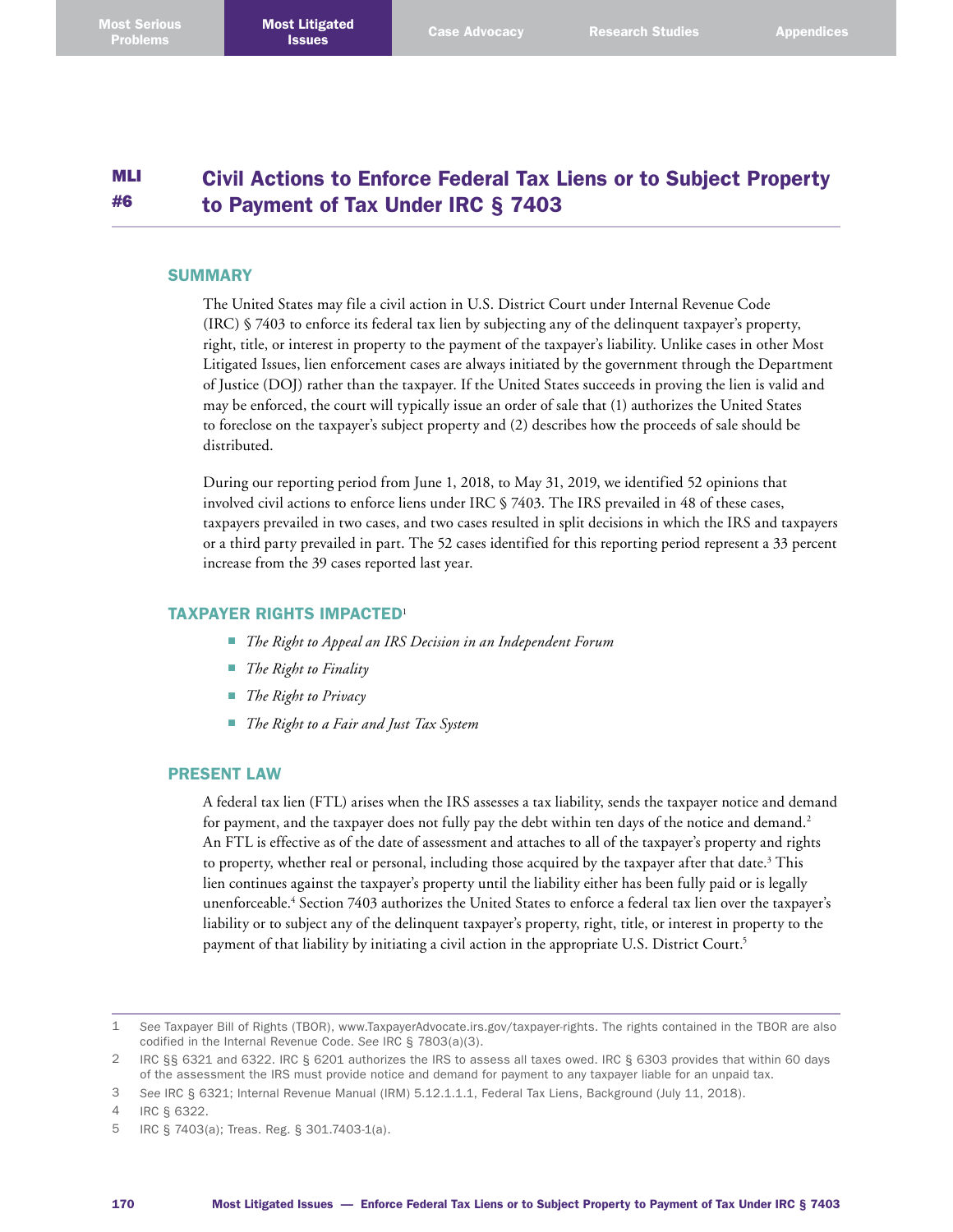To bring an enforcement suit, the IRS must refer a case to the DOJ and request it to file the foreclosure suit. 6 In fiscal year (FY) 2019, the IRS referred 160 cases to the DOJ. Figure 1 shows the trend in the number of lien enforcement cases referred to the DOJ since FY 2011, which has been mostly steady with a small downward trend in the last two fiscal years.

## FIGURE 2.6.1





The Internal Revenue Manual (IRM) provides the factors the IRS should consider when determining whether to initiate an enforcement suit, including the feasibility of administrative collection devices, the statute of limitations, and the economic value of lien foreclosure. 7 With respect to a recommendation to foreclose on a taxpayer's principal residence, the IRM instructs the IRS to refer a case to DOJ to file suit to foreclose only when there are no other reasonable administrative remedies and the foreclosure would not create or exacerbate hardship issues for the taxpayer or result in the inability of the taxpayer to secure future housing. 8

Once the DOJ receives the referral, it can initiate suit to enforce the lien under IRC § 7403 by filing a complaint in the appropriate district court. 9 The DOJ is required to name all parties having liens on or otherwise claiming interest in the relevant property as parties to the action. 10 The law of the state where the property is located determines the nature of a taxpayer's legal interest in the property. 11 However, once it is determined that the taxpayer has an interest under state law in the property, federal law

<sup>6</sup> IRC § 7401. The IRS prepares a suit recommendation package, and then the IRS Office of Chief Counsel reviews it, and if it agrees, sends a letter to the DOJ asking the DOJ to commence the litigation. Chief Counsel Directives Manual 34.6.1.1.1, Steps Prior to Litigation (Oct. 7, 2015).

<sup>7</sup> IRM 5.17.4.8, Foreclosure of Federal Tax Lien (May 23, 2019).

<sup>8</sup> IRM 5.17.4.8.2.5, Lien Foreclosure on a Principal Residence (May 23, 2019). The requirement to include an analysis of ability to secure future housing is an update from previous versions of the IRM. This provision is a step towards meeting the National Taxpayer Advocate's recommendation that the IRS instruct employees to more thoroughly consider the negative impact of foreclosing a principal residence. *See* National Taxpayer Advocate 2012 Annual Report to Congress 537 (Legislative Recommendation: *Amend IRC § 7403 to Provide Taxpayer Protections Before Lien Foreclosure Suits on Principal Residences*).

<sup>9</sup> The United States may also intervene in foreclosure actions initiated by other creditors to assert any lien on the property that is the subject of such action. If the lien enforcement claim arises as a counterclaim or interpleader action in a case that originated in a state court, the United States may remove the case to a U.S. District Court. 28 U.S.C. § 1444. However, if the foreclosure action is adjudicated under state court proceedings, federal tax liens that are junior to other creditors may be effectively removed, even if the United States is not a party to the proceeding. *See United States v. Brosnan*, 363 U.S. 237 (1960).

<sup>10</sup> IRC § 7403(b).

<sup>11</sup> *United States v. Nat'l Bank of Commerce*, 472 U.S. 713, 722 (1985).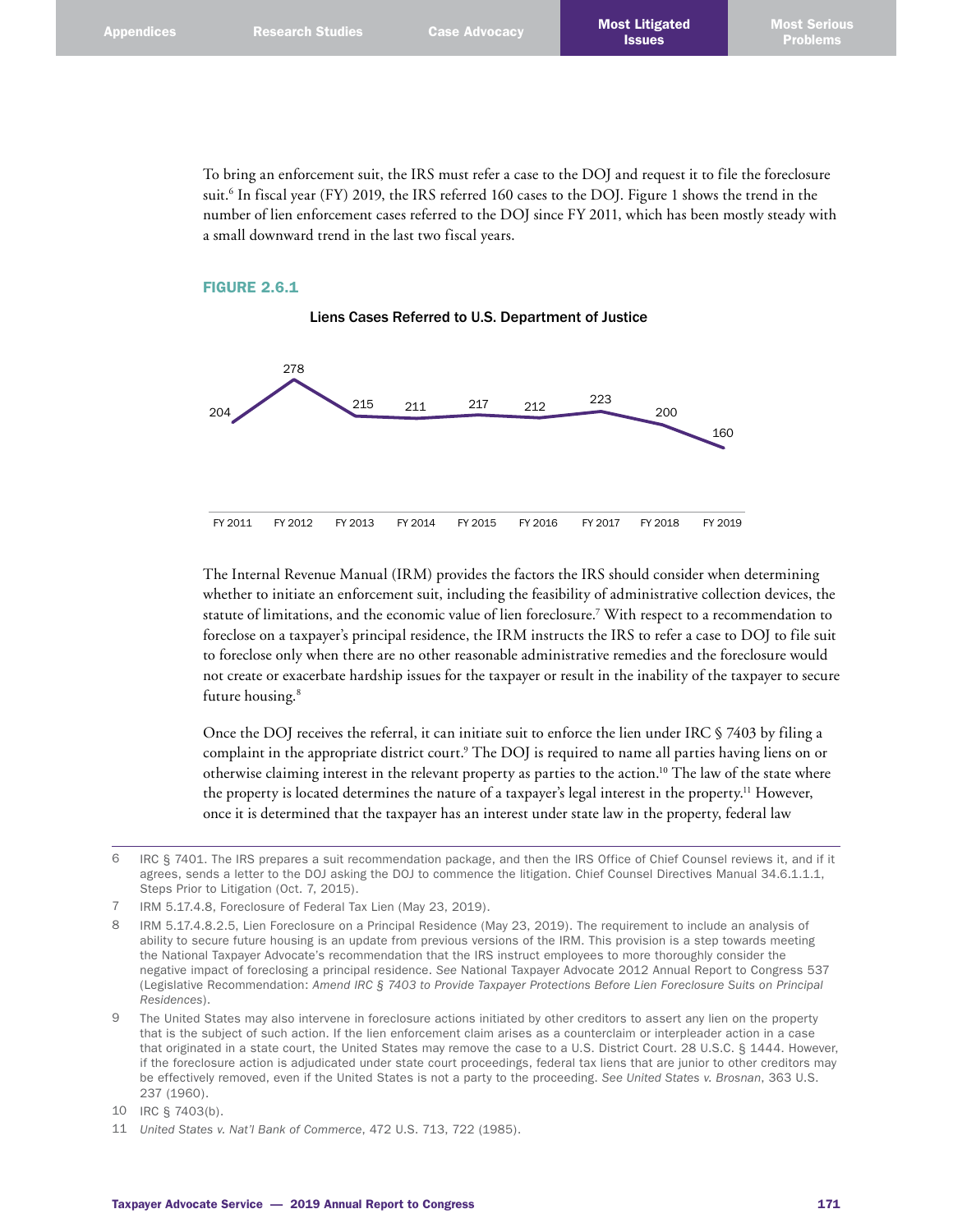determines the respective priorities of the federal tax lien and competing liens or, alternatively, whether the property is exempt from attachment of the lien. 12

Section 7403(c) directs the court to "finally determine the merits of all claims to and liens upon the property." If the United States proves a claim or interest, the court may order an officer of the court to sell the property and distribute the proceeds in accordance with the court's findings with respect to the interests of the parties, including the United States' claim for the delinquent tax liability.

# ANALYSIS OF LITIGATED CASES

We reviewed 52 opinions during our reporting period that involved civil actions to enforce federal tax liens. Table 6 in Appendix 5 contains a detailed list of those cases. Of the 52 cases, ten resulted in default judgment against the taxpayer. Taxpayers appeared *pro se* (without counsel) in 23 cases, while 19 of the cases involved taxpayers with representation. The IRS prevailed in all cases brought against *pro se* taxpayers. This section will highlight key issues in the cases we identified, including the enforcement of tax liens where a non-liable taxpayer has an interest in the subject property; the enforcement of a lien against property held by third parties; and the government's ability to enforce its lien during the existence of an installment agreement.

## Foreclosure of Tax Liens Where a Non-Liable Taxpayer Had Interest in Property

Ordering the sale of a taxpayer's property is a powerful collection tool and directly affects any parties who have an interest in the property subject to sale. Based on the Supreme Court case *United States v. Rodgers*, 13 when a forced sale involves the interests of a third party who does not have a federal tax debt, the court should consider the following four factors when determining whether the property should be sold:

- 1. The extent to which the government's financial interests would be prejudiced if they were relegated to a forced sale of the partial interest of the delinquent taxpayer;
- 2. Whether the innocent third party with a separate interest in the property, in the normal course of events, has a legally recognized expectation that the property would not be subject to a forced sale by the delinquent taxpayer or taxpayer's creditors;
- 3. The likely prejudice to the third party in personal dislocation costs and inadequate compensation; and
- 4. The relative character and value of the non-liable and liable interests held in the property. 14

The *Rodgers* analysis balances the right of the United States to receive the highest return possible by selling the property in its entirety while also ensuring third parties receive just compensation through judicial valuation and distribution. Following the forced sale, any proceeds are distributed in accordance with the relative interests of the parties, with the United States receiving the proceeds of sale proportional to only the interest of the delinquent taxpayer.

The courts addressed the *Rodgers* factors in four cases during this reporting period. For example, in the case of *United States v. Jackson*, the defendant taxpayer and his wife contested the government's proposed sale of a property, arguing that the proposed sale and distribution would unduly diminish the taxpayer's wife's interest in the subject properties because her portion would be reduced after payments were made

<sup>12</sup> *United States v. Rodgers*, 461 U.S. 677, 683 (1983).

<sup>13</sup> *United States v. Rodgers*, 461 U.S. 677 (1983).

<sup>14</sup> *Id.* at 709-711.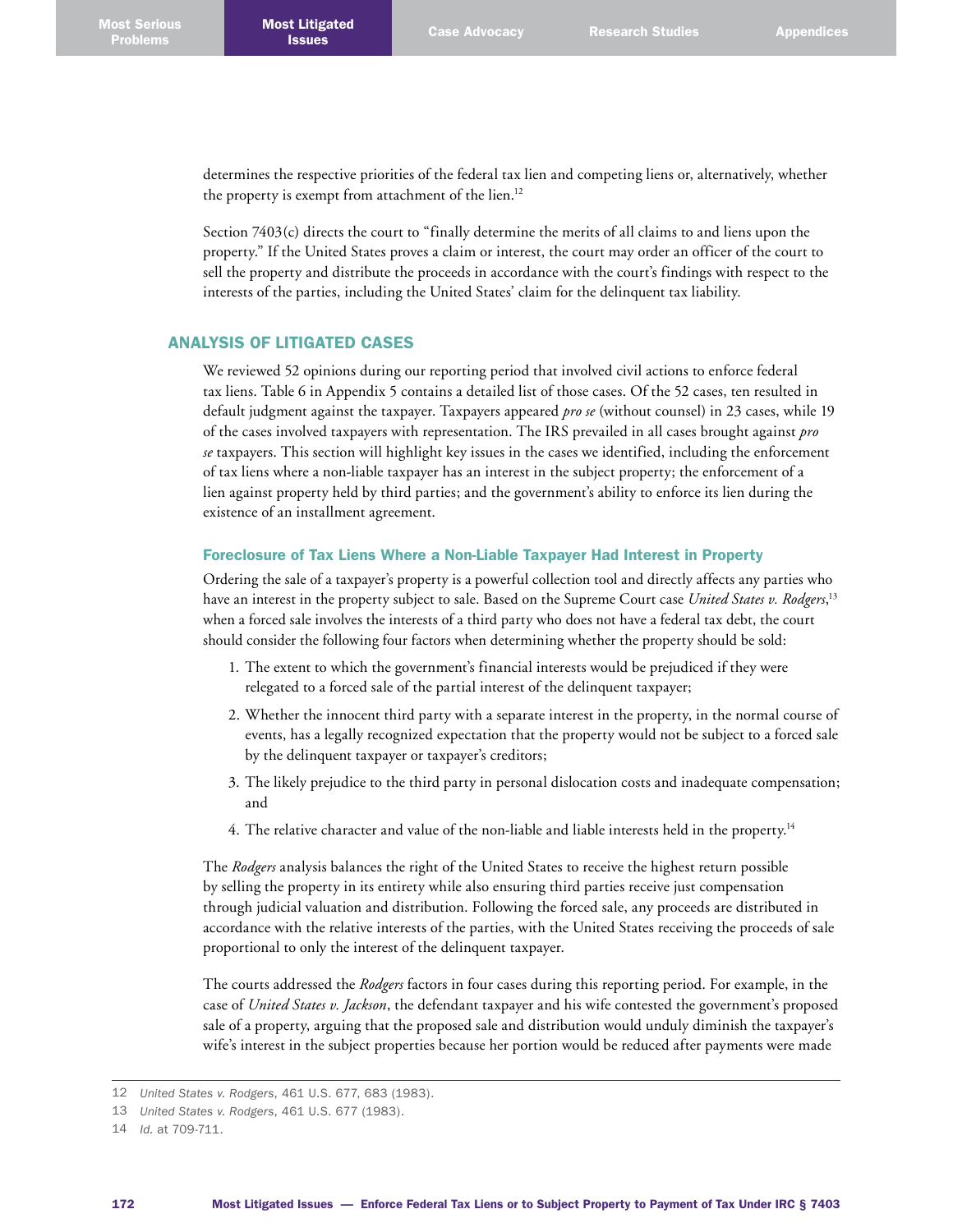to Property Appraisal and Liquidation Specialists (PALS). 15 The court evaluated the appropriateness of sale using the *Rodgers* factors. First, the court found that the United States would be prejudiced if it were relegated to selling only the taxpayer's interest rather than the properties in their entirety, as this would diminish the value the government could expect to receive in a sale. Second, the wife lacked any expectation the properties would not be sold because she had participated in the fraudulent transfer of the properties, acting to frustrate the government's collection efforts and tilting the balance against her for this factor. 16 Third, the wife would not receive inadequate consideration for her share of the property, and she cited no legal authority to show that the administrative costs of sale should be borne by the government. The court relied on "the Government's paramount interest in prompt and certain collection of delinquent taxes" to conclude that the net proceeds from the sale of the properties should be distributed to PALS first. 17 Finally, the court held that the government would recover "more than 'a fraction of the value of the propert[ies]'" in a forced sale. 18 Thus, all factors weighed in favor of sale of the properties and distribution of the sale proceeds.

## Foreclosure of Tax Liens Against Property Held by Third Parties

During this reporting period, we identified 18 cases in which the United States sought to enforce its federal tax lien against property that it claimed was nominally held by a third party. The IRM identifies the following legal theories under which a third party can be held liable for the tax liability of another: fiduciary liability, successor liability, transferee liability, and nominee or alter ego. 19 Although the "nominee" and "alter ego" doctrines frequently overlap, the nominee analysis typically focuses on the taxpayer's use and control of the property, while the alter ego analysis focuses on the nature of taxpayer's relationship to the entity with legal title to the property. 20 Nominee and alter ego situations also share common elements with fraudulent transfers but do not require transfer of legal title or that the taxpayer be insolvent for the lien to attach.<sup>21</sup> A tax lien attaches to property held by a third party such as the taxpayer's nominee or alter ego.<sup>22</sup>

In *Shaw v. United States*, the district court evaluated a delinquent taxpayer's transfer of property to a business trust under the nominee, alter ego, and fraudulent transfer theories, and found that each showed the transfer should be set aside and the tax lien enforced against the property. 23 First, in its nominee analysis, the court found that the taxpayer was the source of the funds used to purchase the property initially, and he transferred the property to the trust for no consideration. After the transfer, he continued to use the property without paying rent, and he paid for its maintenance out of an account containing solely his funds. In addition, the court emphasized that the taxpayer transferred the property to the trust in anticipation of evading his liabilities, as he explicitly stated the role of the trustee was to "protect

- 19 IRM 5.17.14.1, Third Party Liability Overview (Jan. 24, 2012).
- 20 Alter egos typically relate to sham business entities controlled by or indistinct from the taxpayer, while a nominee is generally a third-party individual who holds legal title to property of a taxpayer while the taxpayer enjoys full use and benefit of that property. *See* IRM 5.17.2.5.7.1, Alter Ego (Mar. 19, 2018); IRM 5.17.2.5.7.2, Nominee (Mar. 19, 2018).

<sup>15</sup> 123 A.F.T.R.2d (RIA) 594 (W.D. Mo. 2019). The taxpayer and wife also objected to distribution to the county, another lien holder with priority. However, the court found that the wife was liable for outstanding property tax payments owed to the county, justifying the county's priority position in proceed distribution.

<sup>16</sup> The taxpayer and his wife had attempted to transfer the subject properties to various trusts after the taxpayer's debts had arisen, but they conceded that those transfers were invalid during the course of litigation. 123 A.F.T.R.2d (RIA) 594 at \*3.

<sup>17</sup> 123 A.F.T.R.2d (RIA) 594 at \*3.

<sup>18</sup> 123 A.F.T.R.2d (RIA) 594 at \*3, *citing United States v. Bierbrauer*, 936 F.2d 373, 375 (8th Cir. 1991).

<sup>21</sup> IRM 5.17.14.6, Nominee and Alter Ego Doctrines (Jan. 24, 2012). *See Holman v. United States*, 505 F.3d 1060, 1064-65 (10th Cir. 2007) (nominee lien against property purchased by nominee with money from the taxpayer is permissible).

<sup>22</sup> *See*, *e.g*., *Fourth Inv., L.P. v. United States*, 720 F.3d 1058, 1066 (9th Cir. 2013).

<sup>23</sup> 122 A.F.T.R.2d (RIA) 6151 (D. Nev. 2018).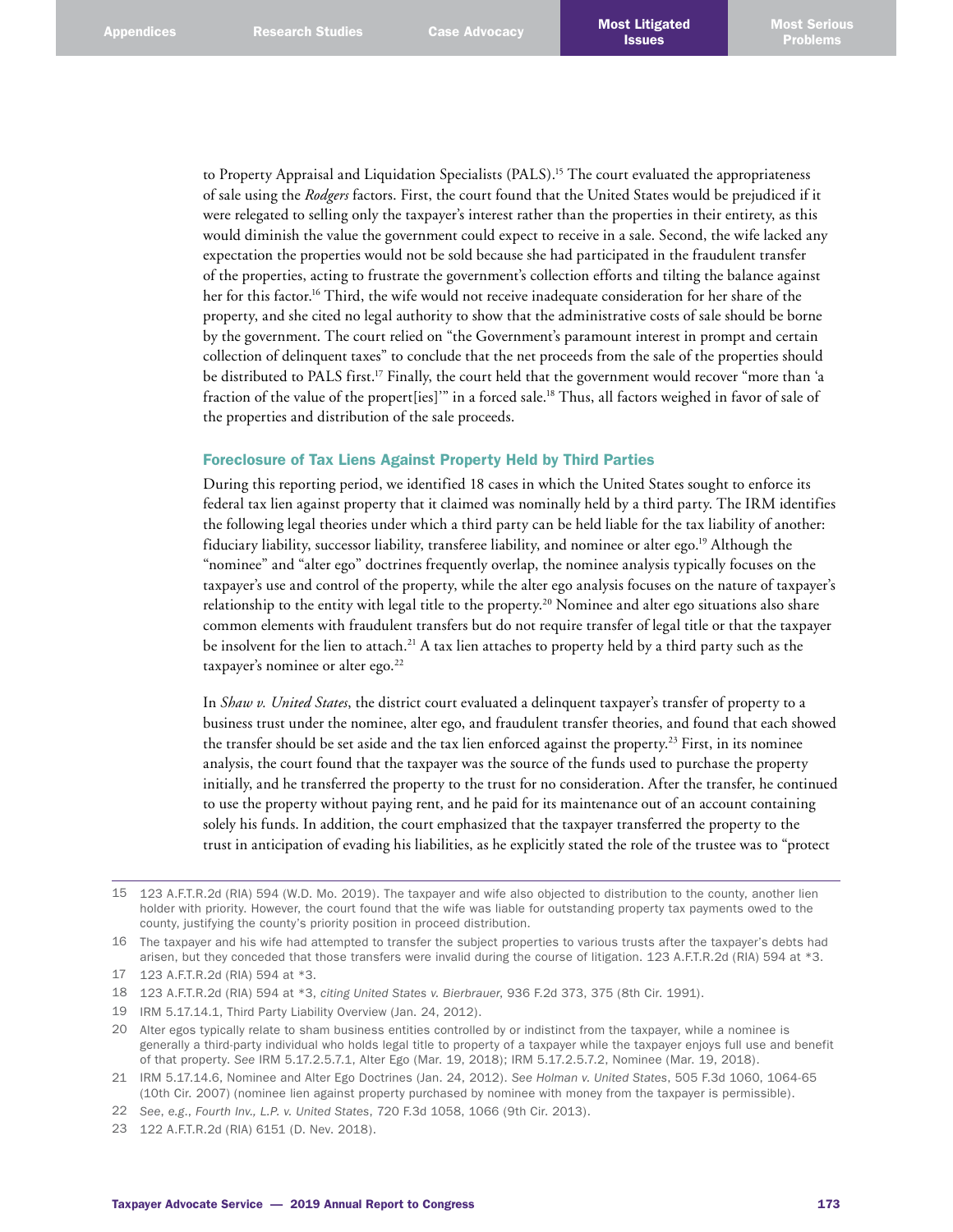the trust from any third party or government agencies."<sup>24</sup> These factors indicated that the taxpayer still maintained use and control of the property, and thus the tax lien could be enforced against it.

Second, in its alter ego analysis, the court found that the taxpayer "showed no respect for the 'separate identity' of the corporation," as the trust did not keep records, issue quarterly reports, or even maintain a bank account separate from the taxpayer. 25 The court found the United States would suffer injustice if it treated the trust as a separate entity, as the taxpayer impoverished himself by transferring all his property to it. There was also fraudulent intent, as the transfer occurred just as the taxpayer was accruing significant tax liabilities, and the transfer was made for the purpose of protecting his assets. These factors showed the trust was a sham entity and supported the court's finding of alter ego liability.<sup>26</sup>

Third, the court found that taxpayer's transfer of the property was both constructively and actually fraudulent under Nevada law.<sup>27</sup> The court highlighted that the transfer occurred after the taxpayer reasonably should have believed he would incur debts beyond his ability to pay. Thus, the nominee, alter ego, and fraudulent transfer analyses all showed that the tax lien attached to the property, and the United States could enforce it by sale. 28

In another case, *United States v. Orr*, the district court assessed the nominee doctrine in the context of married taxpayers. 29 The United States attempted to enforce a tax lien against a property held by a delinquent taxpayer's wife, asserting that she was his nominee. However, each had provided part of the cost for purchase of the property, weighing against nominee status. Importantly, the court noted the purchase occurred two years before the IRS assessed the tax against the taxpayer, indicating it was not in anticipation of litigation. 30 The court placed less weight on several factors that typically indicate a nominee situation because of the taxpayer's marital relationship. Although the taxpayer had a close relationship with his wife, and he possessed and enjoyed the benefits of the property, the court would "not hold it against a married couple to live together."<sup>31</sup> Thus, the court found that the wife was not the taxpayer's nominee. However, because the wife purchased the property with commingled funds, some of which were traceable to the taxpayer, the court found the taxpayer did have a partial interest in the property. The United States was allowed to foreclose on the property but was required to compensate the wife for her interest.

## Lien Enforcement During Existence of an Installment Agreement

The existence of an installment agreement prohibits the IRS from continuing certain types of collection actions against taxpayers. For example, IRC  $\S$  6331(k) prevents the IRS from undertaking a levy against a taxpayer while installment agreement is pending or in effect. In *State Auto Prop. Cas. Ins. Co. v. Burnett*, the district court considered whether the existence of an installment agreement barred

<sup>24</sup> *Id* at \*8.

<sup>25</sup> 122 A.F.T.R.2d (RIA) 6151 (D. Nev. 2018) at \*9-10.

<sup>26</sup> The court addressed the question of whether federal or state standards should be used in the nominee analysis, and determined that the alter ego inquiry "goes not to the ownership of property (a question of state law), but rather to the question of who is liable for a tax," which should be evaluated under federal law. 122 A.F.T.R.2d (RIA) 6151 (D. Nev. 2018) at \*9. However, even if state law applied, the court found the trust was the taxpayer's nominee as well.

<sup>27</sup> Property rights are determined under state law. *See United States v. Nat'l Bank of Commerce*, 472 U.S. 713, 722 (1985).

<sup>28</sup> Any one of these three findings would be sufficient for the lien to attached to the property and be enforced.

<sup>29</sup> 336 F. Supp. 3d 732 (W.D. Tex. 2018).

<sup>30</sup> The court would not speculate that the couple had schemed for the taxpayer to fail to pay his income taxes that far in advance.

<sup>31</sup> 336 F. Supp. 3d 732, 760 (W.D. Tex. 2018).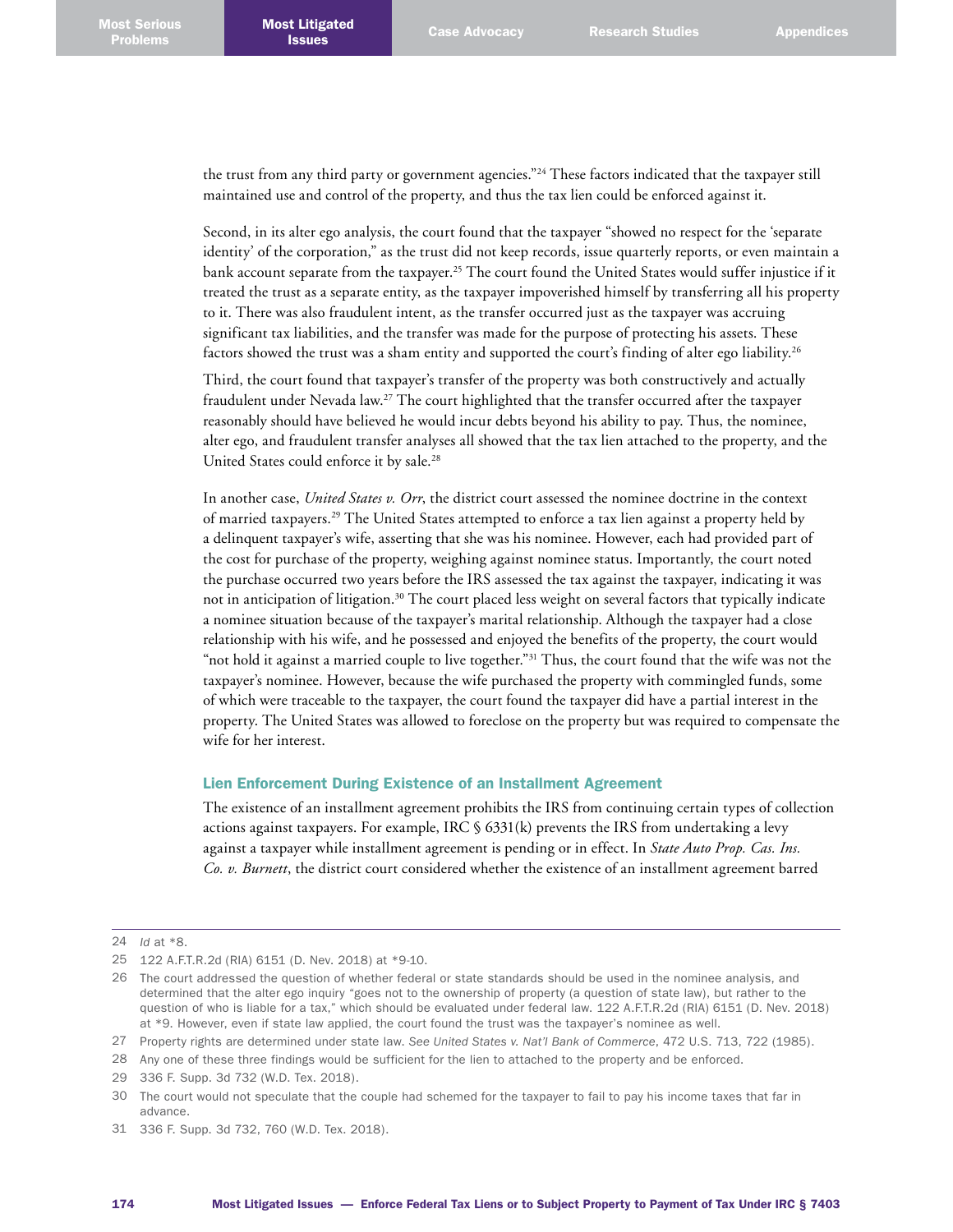the United States from enforcing its tax lien against interpleaded insurance funds. 32 The court found, "There is nothing in the IRS Code suggesting that the limitations found in the statue governing levies  $(S 6331)$  are applicable to the statute governing liens  $(S 6321).$ <sup>33</sup> Thus, in light of the statute's plain language, as well as similar interpretations by other courts, the court held that despite the existence of an installment agreement, the United States was entitled to enforce its lien against the interpleaded insurance funds. 34

# **CONCLUSION**

Lien enforcement cases continue to be a frequent source of litigation and often implicate the rights of taxpayers and third parties. In particular, the National Taxpayer Advocate is concerned with the following aspects of the lien enforcement process.

First, seizure of a taxpayer's principal residence may have potentially devastating impact on the taxpayer and his or her family, especially if the taxpayer is at risk of economic hardship. As discussed in the 2018 Annual Report to Congress, the IRS is inadequately using internally available data to identify taxpayers at risk of economic hardship, which could be used to shield taxpayers from referral to the DOJ. 35 Foreclosing on a taxpayer's home when he or she is experiencing economic hardship jeopardizes the taxpayer's *right to a fair and just tax system*. While the May 2019 revisions to the IRM instruct the IRS to provide additional details in the referral including whether the action proposed would result in an inability to secure future housing or otherwise lead to an economic hardship, these provisions are simply instructions that can be modified or rescinded at any time. Furthermore, taxpayers may generally not use IRM violations as the basis for challenging IRS actions in court, leaving them little opportunity for relief at the stage of lien enforcement. 36

Second, Collection Due Process (CDP) notice and hearing procedures described in IRC §§ 6320 and 6330 are not extended to third parties that may have an interest in property subject to lien enforcement. This deprives affected third parties, such as alleged nominees or alter egos, of the *right to challenge the IRS's position and be heard* prior to a lien enforcement suit. Allowing affected third parties the opportunity to raise defenses and propose collection alternatives in a CDP hearing could help reduce litigation by resolving these issues earlier in the process. 37

37 National Taxpayer Advocate 2020 Purple Book: *Compilation of Legislative Recommendations to Strengthen Taxpayer Rights and Improve Tax Administration* 48 *(Provide Collection Due Process Rights to Third Parties Holding Legal Title to Property Subject to IRS Collection Actions*).

<sup>32</sup> 122 A.F.T.R.2d (RIA) 5407 (N.D. Miss. 2018). IRC § 6331(k)(3) prevents the IRS from referring a case to the Department of Justice "for the commencement of a proceeding in court against a person named in an installment agreement … if levy to collect the liability is prohibited under paragraph (a)(1)," but it does not prevent the United States from filing a counterclaim or defend the United States in an action under § 2410 in which the taxpayer's liability for a tax that is the subject of an installment agreement may be established.

<sup>33</sup> 122 A.F.T.R.2d (RIA) 5407 (N.D. Miss. 2018) at \*3.

<sup>34</sup> *See*, *e.g.*, *Am. Tr. v. Am. Cmty. Mut. Ins. Co*., 142 F.3d 920, 923-24 (6th Cir. 1998) ("The United States Courts of Appeals that have considered the relationship between administrative levies and tax liens have recognized that a tax lien under § 6321 can attach to property that would be exempt from a § 6331 administrative levy."); *United States v. Cazzell*, 2016 U.S. Dist. LEXIS 168875, at \*3 (W.D. Mo. Aug. 10, 2016) ("[W]hile the Government is precluded from using an administrative levy while an installment agreement is pending, the Government is not precluded from seeking judicial enforcement of their tax lien.").

<sup>35</sup> *See* National Taxpayer Advocate 2018 Annual Report to Congress 228 (Most Serious Problem: *Economic Hardship: The IRS Does Not Proactively Use Internal Data to Identify Taxpayers at Risk of Economic Hardship Throughout the Collection Process*).

<sup>36</sup> National Taxpayer Advocate 2020 Purple Book: *Compilation of Legislative Recommendations to Strengthen Taxpayer Rights and Improve Tax Administration* 46-47 *(Provide Taxpayer Protections Before the IRS Recommends the Filing of a Lien Foreclosure Suit on a Principal Residence*).